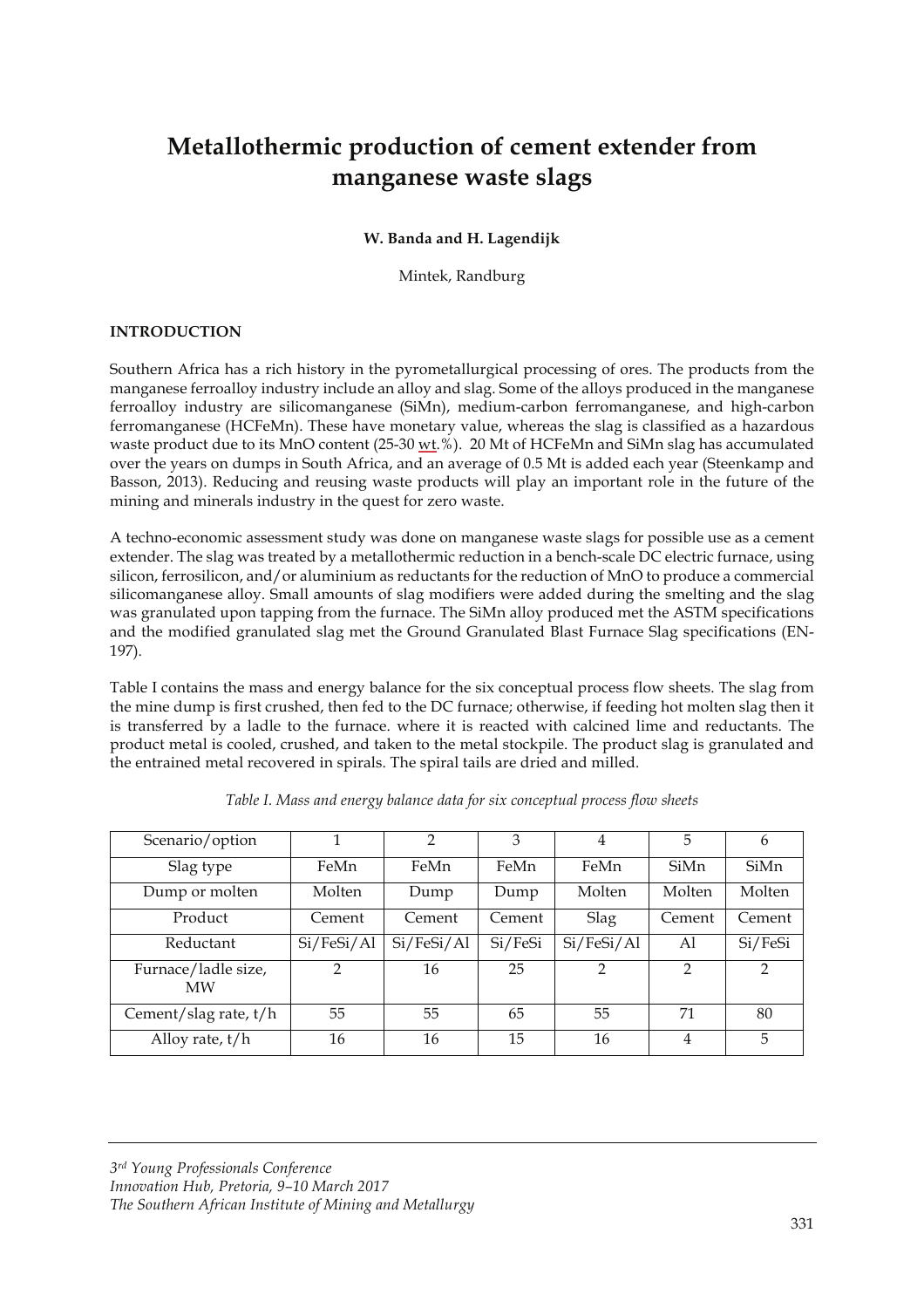### **METHODOLOGY**

The capital expenditure (CAPEX) was estimated for each of the major components using the literature and quotations from equipment suppliers. The major components included a conditioning furnace, granulator, dewatering unit, and a milling and grinding circuit, together with associated building and civil works. The ongoing CAPEX was estimated at 2.5% of total operating costs and it would cease three years from the end of the project.

Only the main categories of the operating expenditure (OPEX) were considered, namely the reagents, labour, and utility costs.

The revenue for the project in the model came from selling the alloy and granulated slag or slag cement, and also a saving on disposal costs of waste slag, which was estimated at about R64 per ton.

The main financial assumptions for the 20-year discounted cash flow model included borrowing rate at 8%, inflation at 8%, and risk rate at 7%. The capital allowance and tax rates were 12% and 29% respectively. The model was constructed to cater for different scenarios and to provide comparative characteristics such as net present value (NPV), internal rate of return (IRR), and simple payback period (Lagendijk, Auchterlonie, and Ramsay, 2016).

### **RESULTS AND DISCUSSION**

The high-level evaluation indicated different possible outcomes. Using the NPV, IRR, and the payback period for comparison purposes, it can be seen from Figure 1 that option 1 is the best option, with a short payback period and higher IRR and NPV values. Option 5 is the worst option as it fails to make positive returns, even under the most favourable conditions. Options 2, 3, 4, and 6 make reasonable returns, but are more susceptible to risk and sensitive to changes in raw material and product prices.



*Figure 1. Economic evaluation summary of the six conceptual flow sheets.*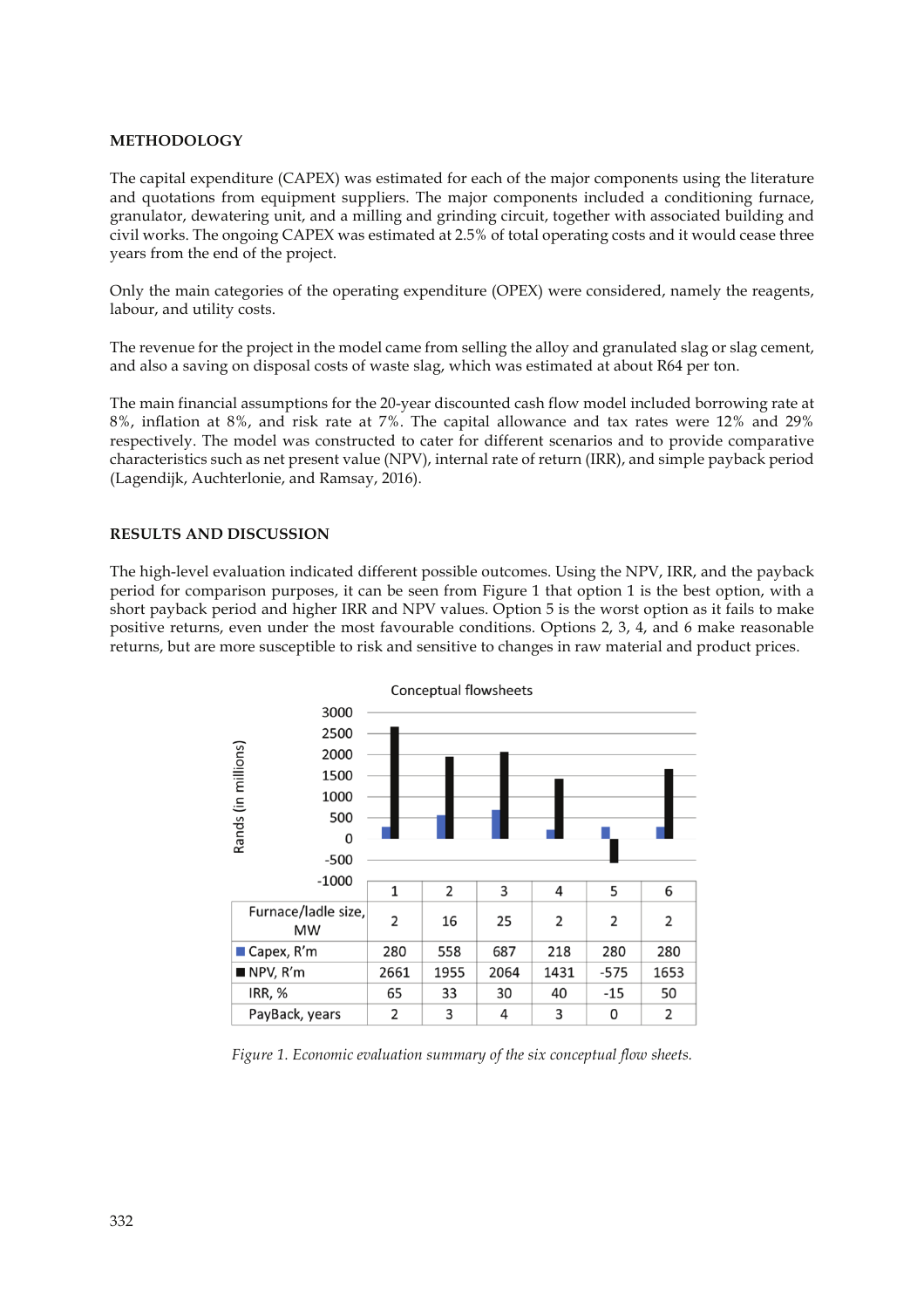## **CONCLUSION**

A high-level techno-economic evaluation was conducted on six conceptual flow sheets for a plant treating 355 kt/a of waste FeMn or SiMn slag. Because of different MnO levels in the waste slag feed, it was found that dumped HCFeMn slag could be processed profitably by re-melting and slag treatment in an electric arc furnace. SiMn slag would need to be modified in the molten state after it has been tapped from the submerged-arc furnace, using a ladle/ladle furnace, for the waste slag processing to become economically viable. In addition, it is more profitable to use silicon and FeSi rather than aluminium as the reductant, and modify the alumina levels in the slag as required through the addition of bauxite.

The evaluation indicated that the process is economically viable. The two saleable products, an alloy and a cement extender, will allow the mining industry to exploit more value from the minerals, hence contributing to Vision 2040.

#### **REFERENCES**

- Lagendijk, H., Auchterlonie, A., and Ramsay, D. (2016). Techno-economic assessment of manganese waste slag treatment, *Internal Report* 42202. Mintek, Randburg, South Africa. January 2016.
- Steenkamp, J.D. and Basson, J. (2013). The manganese ferroalloys industry in southern Africa. *Journal of the Southern African Institute of Mining and Metallurgy*, 113, 667–676.